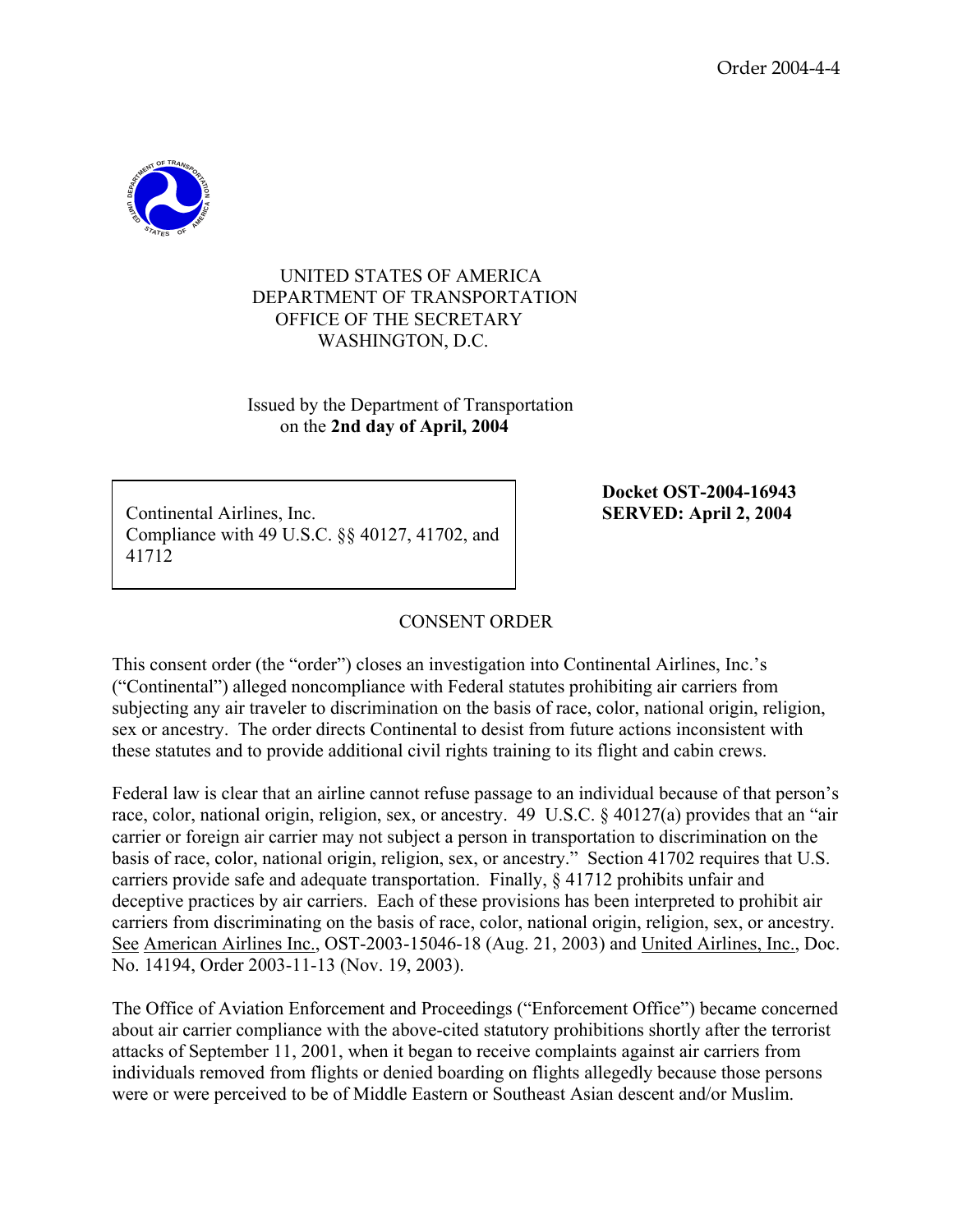Because of concerns about these complaints, the Enforcement Office requested information from air carriers, including Continental, regarding any such incidents occurring between September 11, 2001, and December 31, 2001. The Enforcement Office then decided to conduct an investigation of these complaints and later others, including those alleged against Continental.

As a result of this investigation, the Enforcement Office believes some airline passengers were treated in a manner inconsistent with the requirements of one or more of the above-cited statutes which prohibit discrimination in air transportation on the basis of race, color, national origin, religion, sex or ancestry.

In response to the Enforcement Office's concerns, Continental states that it thoroughly investigated the complaints in question. Continental is convinced that its employees did not act in violation of the law and that the incidents at issue were not the result of discrimination or in any way indicative of a systemic problem in its workforce. Continental firmly denies the allegations and conclusions of the Enforcement Office contained in this order and states that it has been and remains committed to its policy against discrimination. According to Continental, it is a diverse company in its workforce and customer base and does not tolerate discrimination in any form.

Continental emphasizes that the few complaints at issue against the carrier cover incidents that took place in the days since the devastating and tragic terrorist events of September 11, 2001. Continental states that it remains committed to the support of its employees who worked, heroically, through this period of unprecedented security concerns and tension for all participants in the nation's air transportation system. Continental also emphasizes that it considers the issue of aircraft security, as well as the issue of non-discrimination, to be of the utmost importance. In that regard, Continental notes that Federal law provides air carriers the authority and responsibility to "refuse to transport a passenger or property the carrier decides is, or might be, inimical to safety." 49 U.S.C. § 44902(b). According to Continental, it supports its employees in the lawful exercise of their responsibilities and discretion under that statute.

The Enforcement Office has carefully considered all the information provided by Continental, but continues to believe that enforcement action is warranted. Given all of the circumstances, Continental believes that the best interests of its employees, customers and the airline industry at large would be served by avoiding protracted litigation and reaching a compromise with the Enforcement Office.

Without admitting to or agreeing with the beliefs of the Enforcement Office described above, and without admitting any violations of the law, Continental consents to the issuance of this order to desist from future actions inconsistent with 49 U.S.C. §§ 40127, 41702 and 41712. In addition, the order directs Continental to provide additional training to its pilots and cabin crewmembers covering the topics of civil rights generally and the specific requirements of 49 U.S.C. §§ 40127, 41702 and 41712 regarding nondiscrimination based on a passenger's race, color, national origin, religion, sex or ancestry.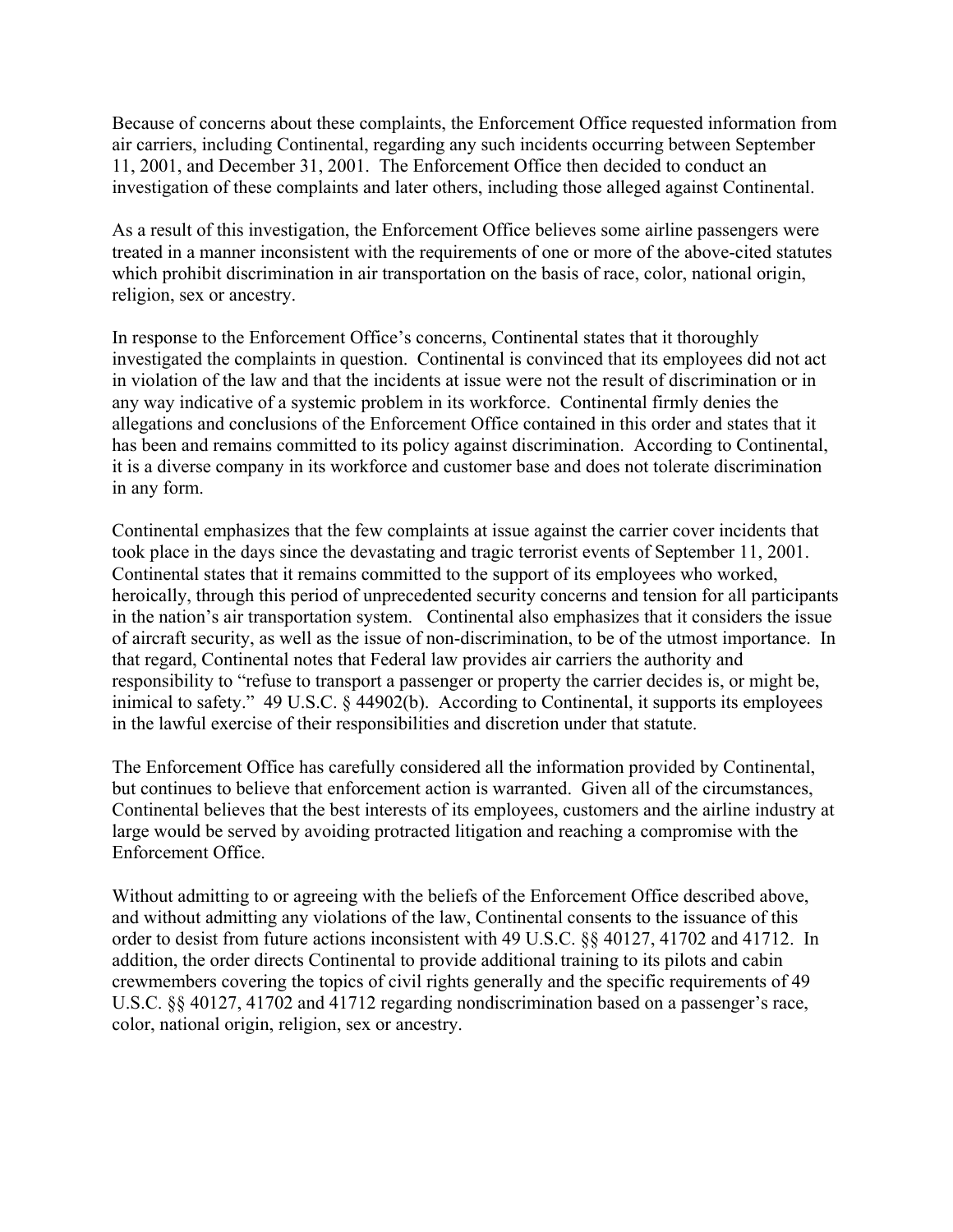The Enforcement Office believes that this settlement is appropriate and serves the public interest and creates an incentive for all carriers to comply fully with the civil rights laws enforced by the Department of Transportation.<sup>1</sup>

This order is issued under the authority contained in 49 CFR 1.57a and 14 CFR 385.15.

## ACCORDINGLY,

 $\overline{a}$ 

- 1. Based on the above discussion, we approve this settlement and the provisions of this order as being in the public interest;
- 2. We believe that Continental Airlines, Inc. acted in a manner inconsistent with the requirements of 49 U.S.C. §§ 40127, 41702 and 41712 as discussed above;
- 3. We order Continental Airlines, Inc. and all other entities owned and controlled by it or under common ownership and control with it, and their successors and assigns, to cease and desist from future actions inconsistent with 49 U.S.C. §§ 40127, 41702 and 41712; and
- 4. We order Continental Airlines, Inc. and its successors and assigns to:
	- a. Provide additional civil rights training to its pilots and cabin crewmembers at a cost of not less than \$500,000 within 24 months of the service date of this order<sup>2</sup>; and
	- b. Submit a sworn statement from an appropriate company official within 25 months of the service date of this order certifying that all carrier personnel required to receive civil rights training under this order have received such training;
- 5. Any failure by Continental to conduct the training in accordance with ordering paragraph 4 or to document it adequately to the Enforcement Office shall constitute a continuing violation of the consent order and subject Continental to enforcement action; and
- 6. This order is the result of a settlement of disputed alleged violations and it expressly makes no findings of violations with respect to any individual incident of alleged civil rights violations. The conclusions herein are not evidence of any wrongful act nor shall this order

<sup>1</sup> Additionally, this consent order will settle any and all complaints that could be asserted against Continental alleging violations of 49 U.S.C. §§ 41310, 41702, 41705 or 41712 arising out of or relating to incidents where Continental denied a passenger boarding or removed a passenger from a flight on the basis of the passenger's ethnic background, religion, or national origin (actual or assumed) occurring on or after September 11, 2001, and through the service date of this Order.

<sup>&</sup>lt;sup>2</sup> The Department has contracted with a company to develop an easy to understand technical assistance manual that details the responsibilities of air carriers under Federal nondiscrimination statutes and to develop a model training program, which will include, at a minimum, an overview of the applicable laws and regulations, a cultural awareness component and a job-specific training segment. To support the Department in its mission of ensuring nondiscrimination in air transportation, Continental has agreed to share with the Department's contractors its civil rights training materials for possible inclusion in the Department's technical assistance manual and model training program.